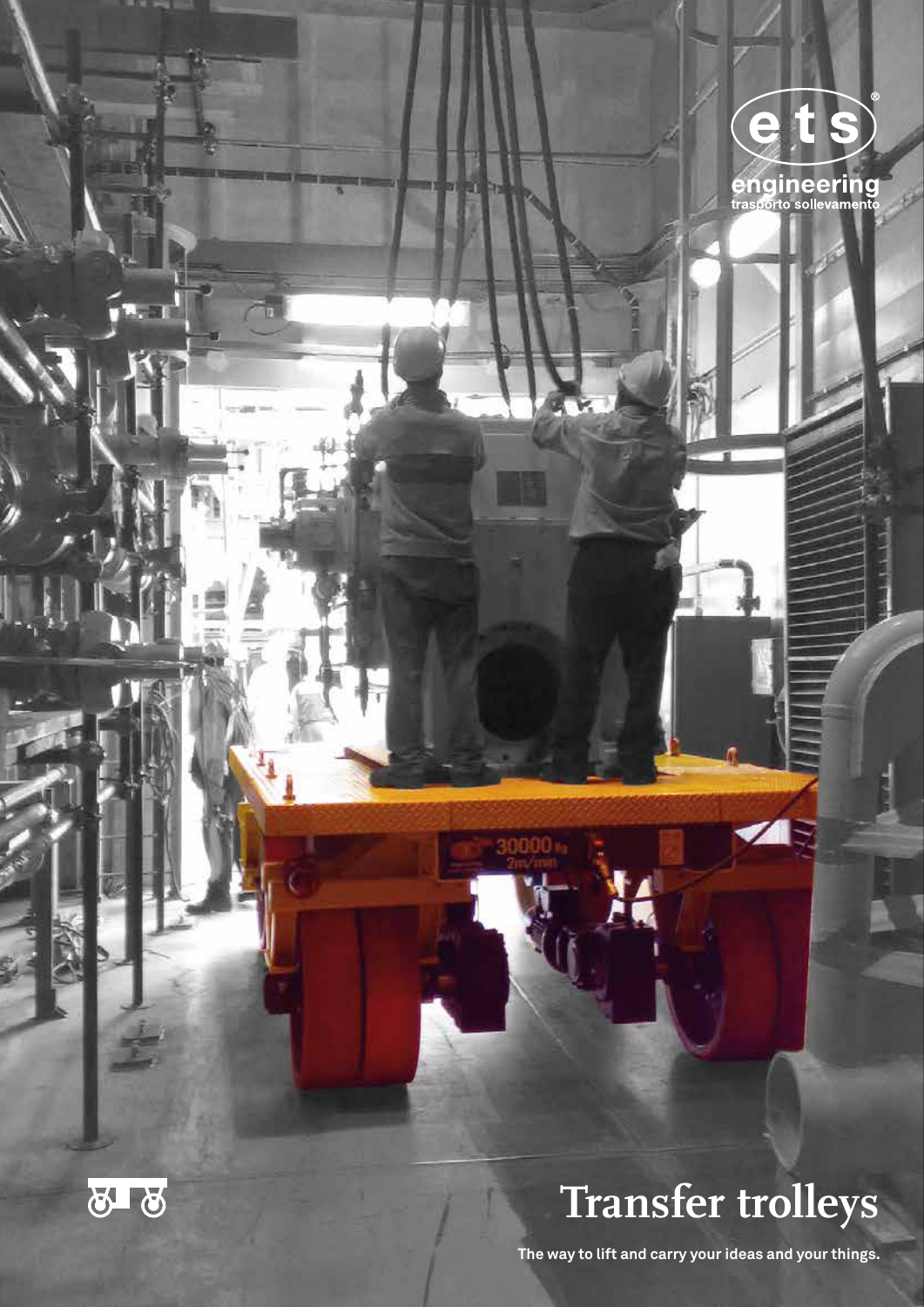## **TRANSFER** TROLLEYS









The battery powered transfer trolley can be used in all type of application and environment On-Shore & Off-Shore for transferring heavy materials such as Turbines, Rotors, Compressors, Valves and Miscellaneous. Rating from 1 ton to 500 tons.

Trolley is powered by internal battery underneath the cart with battery level indicator. The trolley can cover long distances and a complete working day without recharge. Steering wheels assure full autonomy of movements. Push Button or Wireless Remote Control available. **EXPLOSION PROOF marked up to Zone 1 IIC & 21 IIIC.**

## **MAIN FEATURES**

- DC or AC electric engines
- Adjustable speed with smooth acceleration
- Battery powered • Steering wheels
- Capacity up to 500 tons
- Wireless Remote Control
- 
- Suitable for Low Temperature up to -40°
- 
- 
- EC Marked
- ATEX & IECex Marked
- EAC Conformity
- Norsok compliance • Bespoke solutions



• Various kind of wheels also bronze made double rim for installation on rail • Third Part Design Review (DNV, ABS, Lloyds, BV, TUV….)